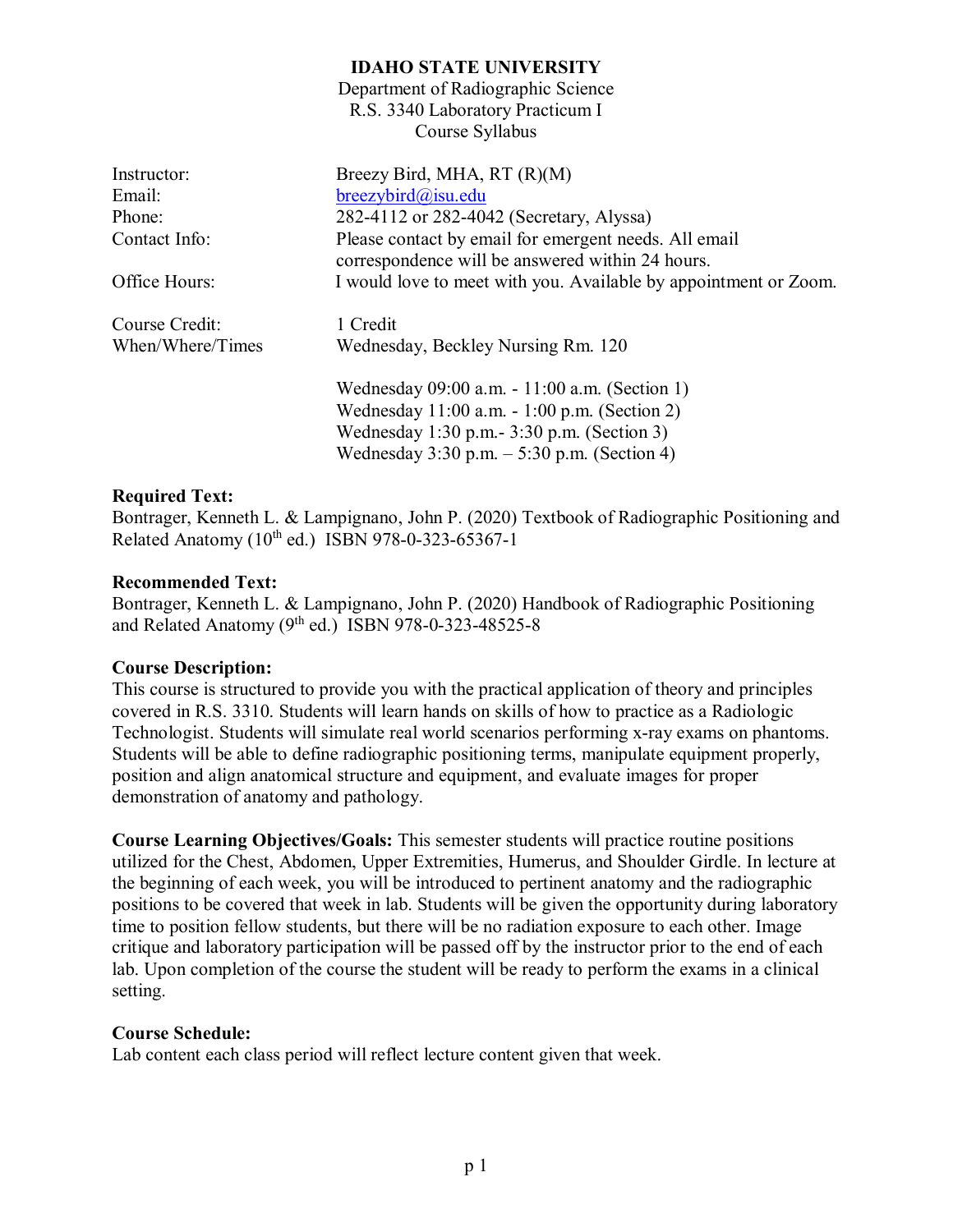Department of Radiographic Science R.S. 3340 Laboratory Practicum I Course Syllabus

The **Secretary's Commission on Achieving Necessary Skills (SCANS)**: This commission was appointed by the Secretary of Labor to determine the skills people need to succeed in the work place. The Commission's fundamental purpose is to encourage a high-performance economy characterized by high-skill, high-wage employment. The Commission's research found that effective job performance is what business calls *workplace know-how*. This know-how has two elements: competencies and a foundation. The SCANS report identifies five competencies and a three-part foundation of skills and personal qualities that lie at the heart of job performance. While the Commission's work ended with the report, its recommendations must be implemented; as the report stated, "...defining competencies and a foundation is not enough. Schools must teach them. Students must learn them."

http://www.academicinnovations.com/report.html

| <b>A Three Part Foundation</b>                                                                   |                                                                         |  |
|--------------------------------------------------------------------------------------------------|-------------------------------------------------------------------------|--|
| 1. Basic Skills                                                                                  | reads, writes, performs arithmetic and mathematical operations, listens |  |
|                                                                                                  | and speaks                                                              |  |
| thinks creatively, makes decisions, solves problems, visualizes, knows<br>2. Thinking Skills     |                                                                         |  |
| how to learn, and reasons                                                                        |                                                                         |  |
| displays responsibility, self-esteem, sociability, self-management, and<br>3. Personal Qualities |                                                                         |  |
| integrity and honesty                                                                            |                                                                         |  |
|                                                                                                  | <b>The Five Competencies</b>                                            |  |
| 4. Resources                                                                                     | identifies, organizes, plans and allocates resources                    |  |
| works with others<br>5. Interpersonal                                                            |                                                                         |  |
| 6. Information<br>acquires and uses information                                                  |                                                                         |  |
| 7. Systems                                                                                       | understands complex interrelationships                                  |  |
| 8. Technology                                                                                    | works with a variety of technologies                                    |  |

#### **Description of SCANS competencies are as follows:**

Each of these foundations and competencies are listed after the objective that meet the competency or skill set described above.

#### **Course Learning Outcomes:**

**Chapter 1** General Anatomy, Terminology, and Positioning Principles

| Upon completion of this chapter the student will be able to:                     | <b>SCANS</b>  |
|----------------------------------------------------------------------------------|---------------|
| Show the course instructor the proper warm up procedures for radiographic        | 1,2,4,5,6,7,8 |
| rooms 1 and 2 in the lab.                                                        |               |
| Demonstrate the ability to use the darkroom properly, which includes turning     | 1,2,4,6,7,8   |
| the processor on and off, safelight operation, film bin usage, and developing an |               |
| exposed film.                                                                    |               |
| Memorize all of the imaging receptors by size and film type/speed.               |               |
| Demonstrate to the course instructor the proper procedure used to imprint        | 1,2,6         |
| patient demographic information when using "film screen" radiology.              |               |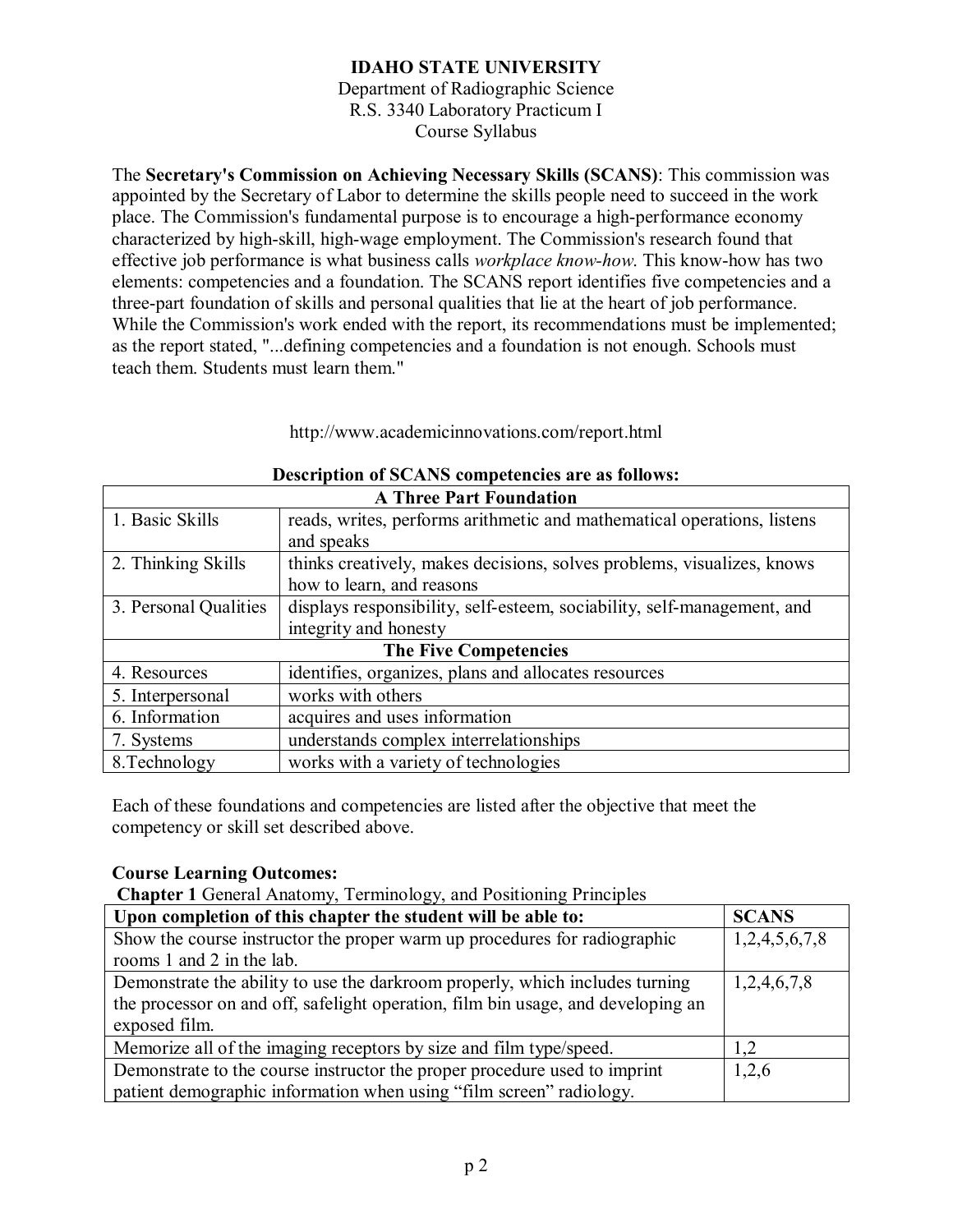## Department of Radiographic Science R.S. 3340 Laboratory Practicum I

# Course Syllabus

| Manipulate the x-ray tubes, tables, bucky devices, detents, and stretchers in both $\mid$ 1,2,4,6,7,8 |                 |
|-------------------------------------------------------------------------------------------------------|-----------------|
| exam rooms.                                                                                           |                 |
| Demonstrate the following positions or angles on phantoms, peers, and/or the                          | 1,2,3,4,5,6,7,8 |
| instructor: PA, AP, AP oblique with medial rotation, PA oblique with lateral                          |                 |
| rotation, mediolateral projection of the ankle, lateromedial projection of the                        |                 |
| wrist, spine, prone, Trendenlenburg, Fowlers, Modified Sims, erect and                                |                 |
| recumbent RAO, LAO, LPO, RPO, right and left lateral decubitus, dorsal                                |                 |
| decubitus, ventral decubitus, tangential, lordotic, inferosuperior axial,                             |                 |
| dorsoplantar, parietoacanthial, cepahalic and caudad tube tilts.                                      |                 |
| Manipulate the x-ray phantoms and peers into appropriate positions for basic                          | 1,2,3,4,6,8     |
| radiographic positions described in the corresponding chapter.                                        |                 |

## **Chapter 3** Chest

| Upon completion of this chapter the student will be able to:                         | <b>SCANS</b>    |
|--------------------------------------------------------------------------------------|-----------------|
| Manipulate the x-ray phantoms and peers into appropriate positions for               | 1,2,3,4,5,6,7,8 |
| radiographic examination of the chest.                                               |                 |
| Determine the appropriate exposure values for chest radiography performed in         | 1,2,8           |
| the department against the upright bucky with AEC, and performed without a           |                 |
| bucky in a wheelchair or stretcher utilizing manual techniques.                      |                 |
| Expose phantoms for a chest exam in the following positions: AP supine, AP           | 1,2,4,5,6,7,8   |
| semi-erect on a stretcher, lordotic supine with the tube tilt method, left and right |                 |
| lateral decubitus, and obliques.                                                     |                 |
| Determine the correct cassette size, patient ID window placement, and marker         | 1,2,6           |
| placement.                                                                           |                 |
| Position a lab partner and IR properly according to body habitus.                    | 1,2,3,5         |
| Manipulate the radiographic tube and table so that vertical, longitudinal, or        | 1,2,6           |
| horizontal detents are attained.                                                     |                 |
| Determine the correct exposure factors of $(kV, time, mA)$ according to accepted     | 1,2,6           |
| methods.                                                                             |                 |
| Demonstrate the use and value the importance of radiation protection by use of       | 1,2,3,5,6       |
| gonadal shields, lead aprons, and appropriate questions to patients.                 |                 |
| Label radiographs for anatomy presented in this chapter.                             | 1,2,4           |
| Analyze radiographs for accuracy of positioning and/or technique.                    | 1,2,3,6         |
| Critique radiographs based on evaluation criteria provided in the textbook.          | 1,2,3,5,6       |

## **Chapter 4** Abdomen

| Upon completion of this chapter the student will be able to:                           |             |
|----------------------------------------------------------------------------------------|-------------|
| Manipulate the x-ray phantoms and peers into appropriate positions for                 | 1,2,3,4,6,8 |
| radiographic examination of the Abdomen.                                               |             |
| Determine the appropriate exposure values for abdominal radiography performed<br>1,2,8 |             |
| in the department in a bucky utilizing AEC and manual techniques.                      |             |
| Expose phantoms for abdominal exams in the following positions: AP supine, AP          | 1,2,6,8     |
| erect, left lateral decubitus, dorsal decubitus, and obliques.                         |             |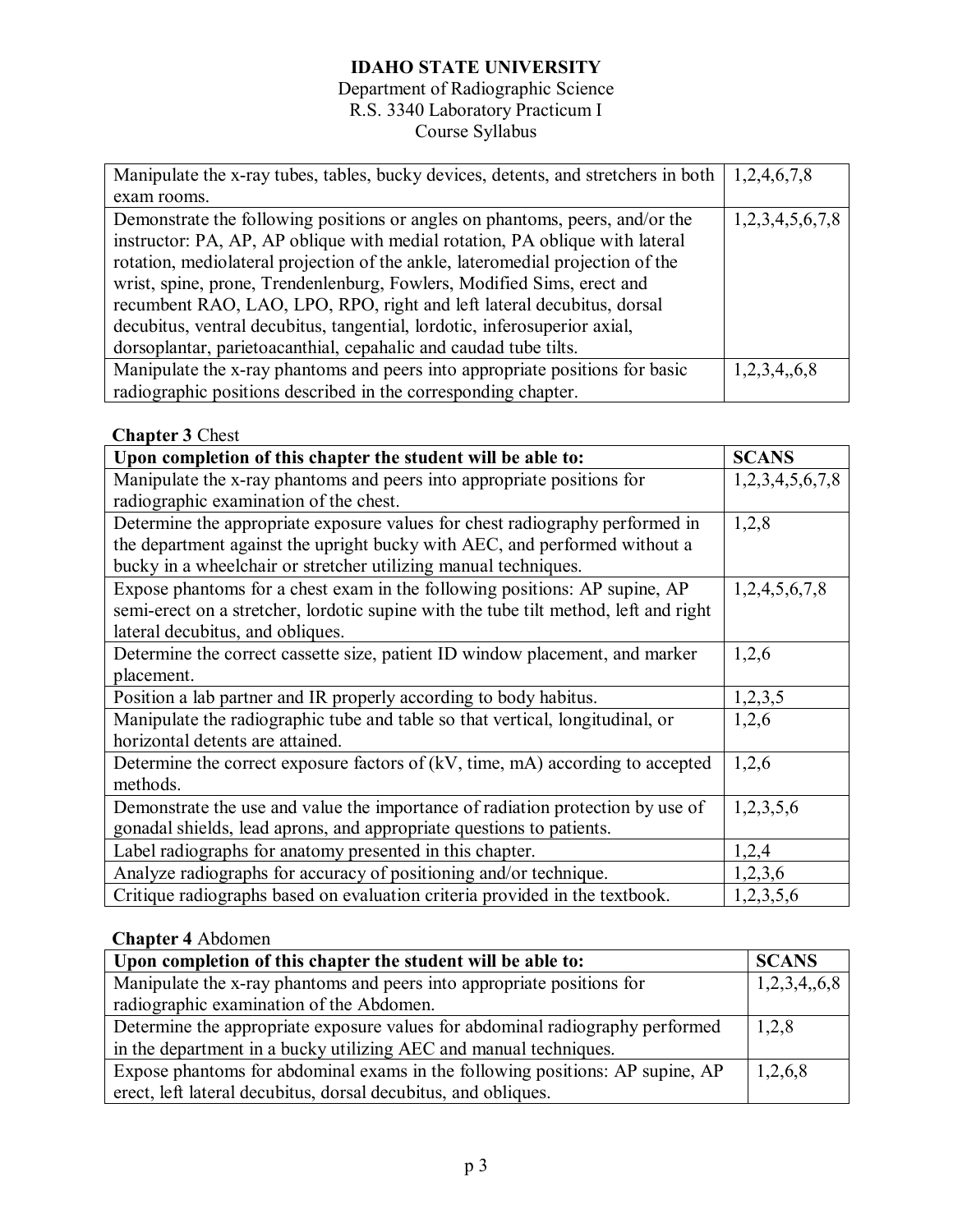## Department of Radiographic Science R.S. 3340 Laboratory Practicum I Course Syllabus

| Position a lab partner and IR properly according to body habitus.              | 1,2,3,5 |
|--------------------------------------------------------------------------------|---------|
| Determine the correct cassette size, patient ID window placement, and marker   |         |
| placement.                                                                     |         |
| Manipulate the radiographic tube and table so that vertical, longitudinal, or  | 1,2,6   |
| horizontal detents are attained.                                               |         |
| Determine the correct exposure factors of (kV, time, mA) according to accepted |         |
| methods.                                                                       |         |
| Demonstrate the use and value the importance of radiation protection by use of |         |
| gonadal shields, lead aprons, and appropriate questions to patients.           |         |
| Label radiographs for anatomy presented in this chapter.                       | 1,2,4   |
| Analyze radiographs for accuracy of positioning and/or technique.              | 1,2,3,6 |
| Critique radiographs based on evaluation criteria provided in the textbook and |         |
| provided by the instructor.                                                    |         |

## **Chapter 5** Upper Limb

| Upon completion of this chapter the student will be able to:                       |           |
|------------------------------------------------------------------------------------|-----------|
| Manipulate the x-ray phantoms and peers into appropriate positions for routine and |           |
| non-routine, radiographic examination of the fingers, hand, wrist, forearm, and    |           |
| elbow.                                                                             |           |
| Determine the appropriate exposure values for upper limb radiography using         | 1,2,6     |
| manual techniques.                                                                 |           |
| Expose phantoms for upper limb radiography and obtain acceptable radiographs       | 1,2,6,8   |
| approved by the course instructor.                                                 |           |
| Position a lab partner and IR properly according to body habitus.                  | 1,2,3,5   |
| Determine the correct cassette size, patient ID window placement, and marker       |           |
| placement for CR and analog systems.                                               |           |
| Manipulate the radiographic tube for routine and non-routine positions including   | 1,2,6     |
| cross table positioning.                                                           |           |
| Demonstrate the use and value the importance of radiation protection by use of     | 1,2,3,5,6 |
| gonadal shields, lead aprons, and appropriate questions to patients.               |           |
| Label radiographs for anatomy presented in this chapter.                           | 1,2,4     |
| Analyze radiographs for accuracy of positioning and/or technique.                  | 1,2,3,6   |
| Critique radiographs based on evaluation criteria provided in the textbook and     | 1,2,3,5,6 |
| provided by the instructor.                                                        |           |

## **Chapter 6** Humerus and Shoulder Girdle

| Upon completion of this chapter the student will be able to:                   |             |
|--------------------------------------------------------------------------------|-------------|
| Manipulate the x-ray phantoms and peers into appropriate positions for routine | 1,2,3,4,6,8 |
| and non-routine, radiographic examination of the humerus and shoulder girdle.  |             |
| Determine the appropriate exposure values for the humerus and shoulder girdle  |             |
| using manual techniques.                                                       |             |
| Expose phantoms for the exams presented in this chapter and obtain acceptable  | 1,2,6,8     |
| radiographs approved by the course instructor.                                 |             |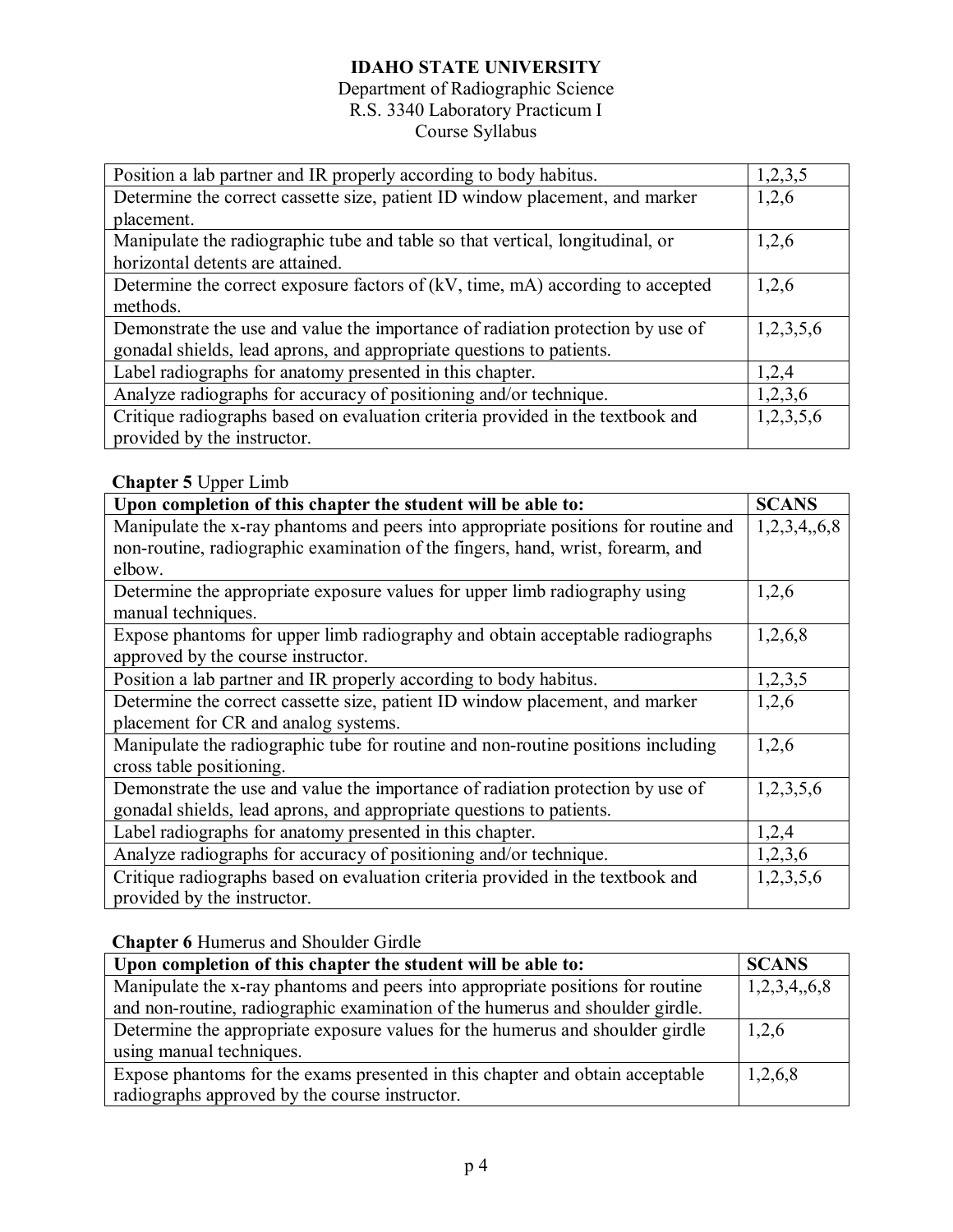#### Department of Radiographic Science R.S. 3340 Laboratory Practicum I Course Syllabus

| Position a lab partner and the IR properly according to body habitus.            | 1,2,3,5       |
|----------------------------------------------------------------------------------|---------------|
| Demonstrate how to perform a "breathing technique" for a transthoracic of the    | 1,2,3,4,5,6,7 |
| humerus by using a lab partner.                                                  |               |
| Determine the correct cassette size, patient ID window placement, and marker     | 1,2,6         |
| placement for CR and analog systems.                                             |               |
| Manipulate the radiographic tube for routine and non-routine positions including | 1,2,6         |
| cross table and axial positioning.                                               |               |
| Demonstrate the use and value the importance of radiation protection by use of   | 1,2,3,5,6     |
| gonadal shields, lead aprons, and appropriate questions to patients.             |               |
| Label radiographs for anatomy presented in this chapter.                         | 1,2,4         |
| Analyze radiographs for accuracy of positioning and/or technique.                | 1,2,3,6       |
| Critique radiographs based on evaluation criteria provided in the textbook and   | 1,2,3,5,6     |
| provided by the instructor.                                                      |               |

## **Dress Requirements:**

During the lab we will be simulating positions of the Chest, Abdomen, and Upper Extremities on each other. **Students will be required to wear scrubs.** (No metal – sweats or scrubs). Do not wear belts, jewelry, or any objects that may inhibit the learning opportunity. If scrubs are not worn a deduction of 100 points for the lab may be given. Lockers are available for students to use and will be assigned by the secretary if you request.

**Method of Presentation:** Informal lecture, Practical Positioning, and Lab Testing.

**Code of Ethics:** RS 3340 adheres to the ISU Code of Conduct. In particular, academic dishonesty, however small, creates a breach in academic integrity. A student's participation in this course comes with the expectation that his or her work will be completed in full observance of the ISU Code of Student Conduct.

## **Academic Dishonesty Policy:**

Academic dishonesty (cheating, plagiarism, etc.) will not be tolerated in this class and may result in suspension or dismissal from this course and from the program. Cases will also be referred to the Dean of Students for possible dismissal from the university.

Cheating includes, but is not limited to, (1) use of any unauthorized assistance in taking quizzes, tests, or examinations; (2) dependence upon the aid of sources beyond those authorized by the instructor in writing papers, preparing reports, solving problems, or completing other assignments; or (3) the acquisition of tests or other academic materials belonging to the university faculty or staff without permission.

**Referring to (1) specifically, if you are caught whispering to your lab partner to help them out on their lab test you will receive a 0. This is viewed as cheating (unauthorized assistance) on a test.**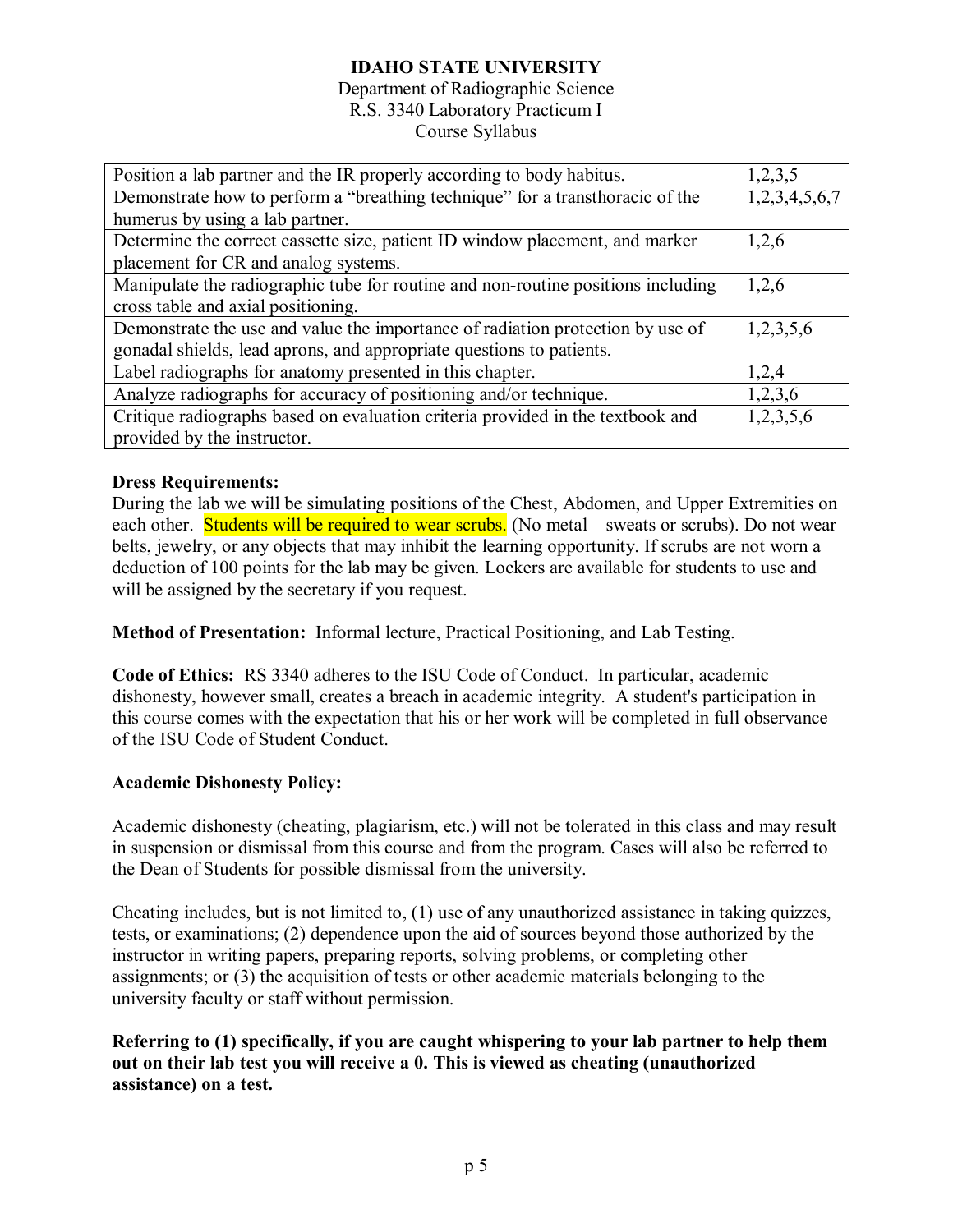#### **IDAHO STATE UNIVERSITY** Department of Radiographic Science R.S. 3340 Laboratory Practicum I Course Syllabus

Plagiarism includes, but is not limited to, the use of, by paraphrase or direct quotation without correct recognition, the published or unpublished works of another person. The use of materials generated by agencies engaged in "selling" term papers is also plagiarism.

Many components RS 3340 are designed to be highly interactive. Students are encouraged to take full advantage of the many resources available including Internet sites, handouts and workbooks, other textbooks and journals, faculty, and peers. This interactive collegial learning environment is conducive for life-long learning.

*What does this mean:* I have allowed 'printed material' from the Web site to be available to the student. This can present problems if not used properly. Material from quizzes and tests should be used for your OWN study endeavors. Because the quizzes are open book, you should not obtain the answers from other students prior to taking the quizzes. This defeats the intended learning methodology. Also, **DO NOT** obtain material (quizzes and tests) from previous students who have taken this course. I will consider this cheating and could result in an automatic 'F' for the quiz and the course. You may print the quizzes at your discretion, but I do not allow printing of tests. Additionally tests cannot be reviewed after they have been taken except in my presence. Failure to follow these instructions will result in a failure of the course.

## *When students submit their efforts for grading, they are attesting that they have abided by these rules.*

## **Classroom Procedure**

1. **Attendance:** You are expected to attend lab 100% of the time during your scheduled section. If something urgent arises you may trade lab sections with another student. **There are no make-up sessions for missed labs, if you miss it you will receive a 0.**

## 2. **Grading Procedure**

## **Grades will be weighted as follows:**

Students will be graded on participation for each lab (100 points per lab) by completing the activities outlined for each lab. There will be five lab tests given throughout the semester, including the final. These tests will allow students to demonstrate to the instructor their competence in performing x-ray examinations.

Each lab test students perform 4 exams from anatomy chosen out of 4 different boxes. Students will be timed and graded on how well they perform in each category for a total of 19 points. The categories students will be graded on are as follows: Patient safety, Communication, IR size/type, Tube/part/IR alignment, Patient position, SID, Collimation, Marker, Professionalism, Control panel (technique selection), Radiation protection, and Cassette exchange.

| PERCENTAGE VALUE |
|------------------|
| 25%              |
| $8\%$            |
|                  |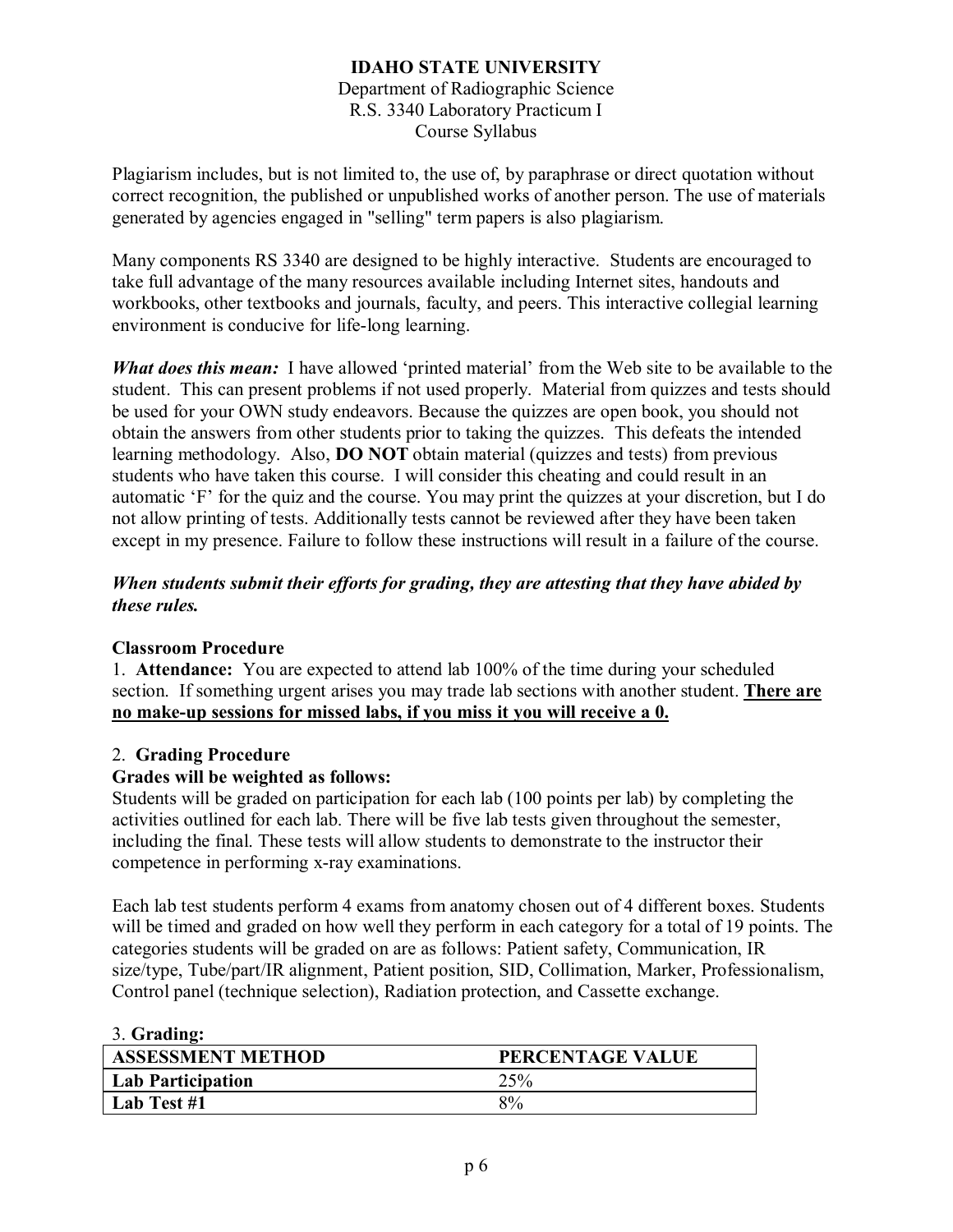#### Department of Radiographic Science R.S. 3340 Laboratory Practicum I Course Syllabus

| Lab Test #2       | 12% |
|-------------------|-----|
| Lab Test #3       | 15% |
| Lab Test #4       | 15% |
| Lab Final Test #5 | 25% |

4. **Final Grade:** Letter grades will be awarded as follows:

| $+/-$ System |       |           |                             |
|--------------|-------|-----------|-----------------------------|
| 93-100%      |       | 73-76%    | $\mathcal{C}_{\mathcal{C}}$ |
| 90-92%       | А-    | 70-72%    | $\mathsf{C}\text{-}$        |
| 87-89%       | $B+$  | 67-69%    | $D+$                        |
| 83-86%       |       | 63-66%    |                             |
| 80-82%       | B-    | 60-62%    | D-                          |
| 77-79%       | $C +$ | 59% Below | F                           |

*Note: A grade of C or better is required in this course in order to receive a degree from the Department of Radiographic Science.*

5. **Radiation Monitoring:** You are to wear your TLD during each lab session. Failure to wear your TLD will result in you being required to remain OUTSIDE of the lab during each radiographic exposure.

6. **Cell phone policy:** Cell phones should not be used in class. They should be place in silent or vibrating mode or turned off. Additionally receiving and retrieving text messages should not occur during class or in labs. Failure to follow this policy will result in a deduction of grade up to 10% per lab at the discretion of the instructor. If you need to communicate to someone outside of the class in an emergency situation please inform the instructor so accommodations to this policy may be made.

**Disability Services:** Students with disabilities who wish to have accommodations provided by the University must self-identify with Disability Services (236-3599) in order to have accommodations provided. Information and applications are available in the Center and may be picked up in person or requested by telephone. The URL is<http://www.isu.edu/ada4isu/>

## **COVID**

Idaho State University requires all **[faculty, staff, and students to wear face coverings indoors](https://r20.rs6.net/tn.jsp?f=001bWUtt6PH51JppjsUPzn9bnpg4PNPUP6TqfNwrPVwjxcrM0Loodtb5oNiUaeKt_dMLsaLD2fEP6U0iJE90GLHsNPoGbB_MllQ6YLAQFJ7AUmrwRnEhnFnmsTP2ZuBPqNmJOpIqKBxa9ODX77oCsYaQw==&c=-3uiKvLzlGBsfueTyLNCYB6WyiIaO0aVFp05FwpdVihSbx0eJaSA6g==&ch=oriuqVE8QHCJ2FAt0EQj-1xT1RxFLAuEDHrWYSELoARUVEP27HF8fA==)**– –regardless of vaccination status––unless alone in a private office, campus residence, or workspace. This on-campus face covering requirement for indoor spaces will be reviewed every two weeks and removed as the local situation improves. This precaution will allow us to maintain a safe classroom environment, continue face-to-face instruction, and meet our shared duty to care for others in our community.